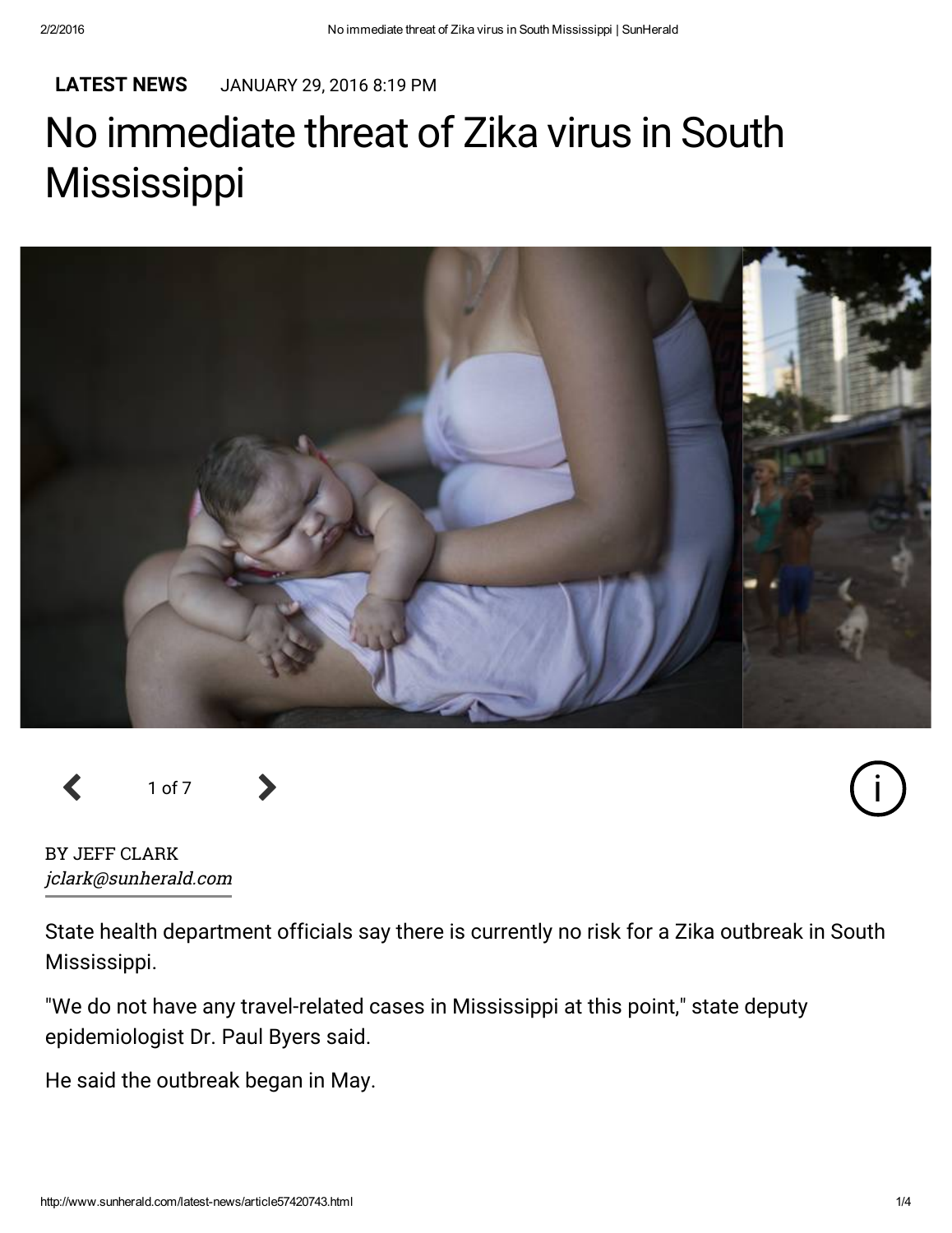"This is something that we've been watching for some time," Byers said. "We want everyone to know that right now in Mississippi, you are not at risk of contacting Zika virus."

The absence of the virus in the state is good news for one mom-to-be.

Morgan Shiyou of Kiln found out she was pregnant shortly before Christmas. On Wednesday, she learned she is having twin boys.

She said she plans to be preemptive should there be an outbreak of the virus close to home.

"I'm not too concerned about it, but I will take precautions," Shiyou said. "I am aware of the threat, and I will do everything I can to keep my twins safe during and after pregnancy. I will be wary of standing water, and I will wear mosquito repellent."

# Disease moving closer

Officials with the World Health Organization spoke about the Zika virus Thursday during a briefing in Geneva, saying "the level of alarm is extremely high," and the disease is moving closer to the United States.

WHO Director Margaret Chan said Zika virus, which is transmitted by Aedes aegypti mosquitoes, was first isolated in 1947 from a monkey in Uganda's Zika forest.

"For decades, the disease slumbered, affecting mainly monkeys," Chan said. "In 2007, Zika crossed its geographical range to cause the first reported outbreak in the Pacific Islands.

Chan said four more islands in the Pacific reported Zike outbreaks in 2013-14.

She said it is moving quickly across the continents.

"Last year, the virus was detected in the Americas, where it is now spreading explosively. Cases have been reported in 23 countries," Chan said.

Although no locally produced cases have been reported in North America, several travelrelated cases have been confirmed in Florida, Hawaii, Illinois, New Jersey and Texas.

# Travel advisory

The Centers for Disease Control and Prevention has advised against travel to areas of Zika outbreak, including Cape Verde, the Caribbean, Central and South America and Samoa.

Byers said it is sound advice.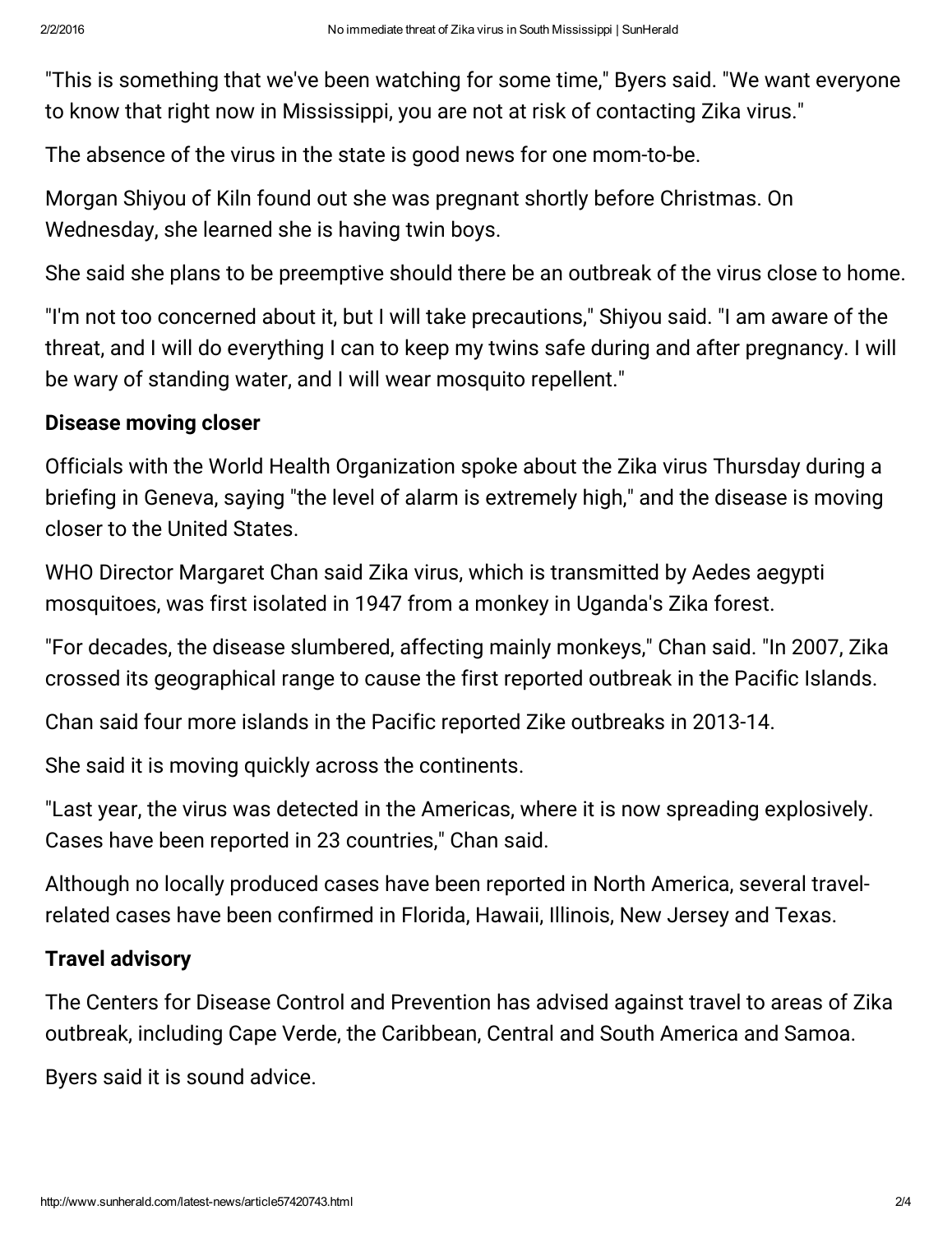"There is a risk of infection in these areas," he said. "This risk can be even more pronounced for pregnant women because of the risk for birth defects."

But Byers said precautions could prevent infection.

"Avoid mosquito exposure the best you can," he said. "Protect yourself the way you would against West Nile by wearing long sleeves, long pants and using repellent. Stay indoors and sleep under air conditioning. This is especially important for pregnant women."

# Pregnant women at risk

Chloe Demorovosky, director of New York-based crisis management group Disaster Recovery Institute, said pregnant women in their first trimester may be the group at greatest risk.

"The major risk is thought to be for pregnant women as there have been reports that it may be linked to an increased incidence of microcephaly in infants, but more research needs to be done to determine whether a link exists and to what extent," she said.

# RELATED CONTENT

- [Preventing](http://www.sunherald.com/news/article57420753.html) Zika virus
- What is [Zika?](http://www.sunherald.com/news/article57420533.html)
- Zika: How to protect yourself from the [mosquito-borne](http://www.sunherald.com/news/nation-world/national/article57246783.html) virus



# MORE [LATEST](http://www.sunherald.com/latest-news/) NEWS

# **Comments**